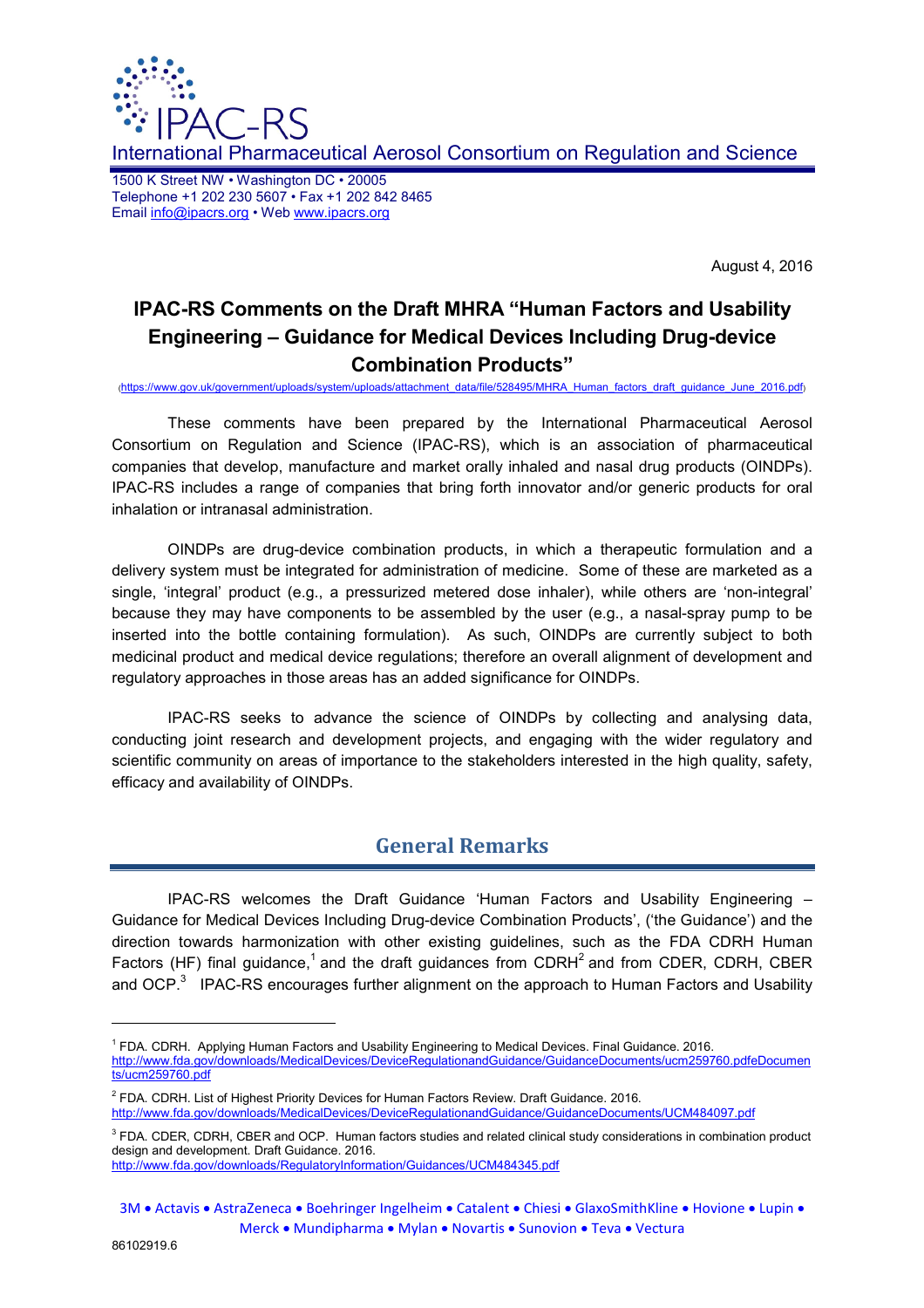Engineering during device development and lifecycle management, as explained further in these comments. Major comments are presented first in this letter (Part I) along with explanation for the comments raised, followed by a tabulation of minor editorial comments (Part II).

# **Part I. Major/Critical Comments**

This part addresses multiple comments arranged into six sections:

- i. Scope,
- ii. Definitions,
- iii. Risk Management,
- iv. Figure 2,
- v. Manual Validation, and
- vi. Consistency with Existing Standards.

# *(i). Scope*

1. Although the title of the guidance includes the term 'Drug-device combination products', considering that this terminology is not currently defined in UK regulations, IPAC-RS proposes that the narrative in section 9 'Drug delivery devices and drug-device combination products' be placed earlier in the document rather than at the end of the document. Additionally, the scope of the Guidance should clarify this intent and reflect that specific aspects of risk management plans, hazards and critical tasks may be approached slightly differently in drug-device combination products.

The term '**drug-device combination product**' should also be added to the definitions section (page 5) because it currently is not defined or recognized outside the US.

Given that aspects of Human Factors (HF) and Usability Engineering may be different between stand-alone medical devices and drug-device combination products, a number of clarifications are suggested:

- Section 6 (pp. 18-19, Simulation) should recognize that the 'clinical simulation' is not applicable to drug-device combination products because their clinical effectiveness is due to the drug component and thereby studied in clinical trials; whereas separate HF studies are required to evaluate the safety and effectiveness of the handling of the device by users of these combination products.
- Section 7 (p. 20, Post-market surveillance) should acknowledge that typically, only reactive post-market surveillance is undertaken for combination products (e.g., complaint investigation) rather than pro-active post-launch user interviews.
- Section 9 (p. 23) should mention that for drug delivery devices with well-established platforms (e.g., pressurized metered dose inhalers), the risks associated with the device components are well known, which should simplify the HF approach. For example, a riskbased approach and usability assessment may be more appropriate for such systems based on the intended user group and environment of use, as opposed to undertaking additional HF studies.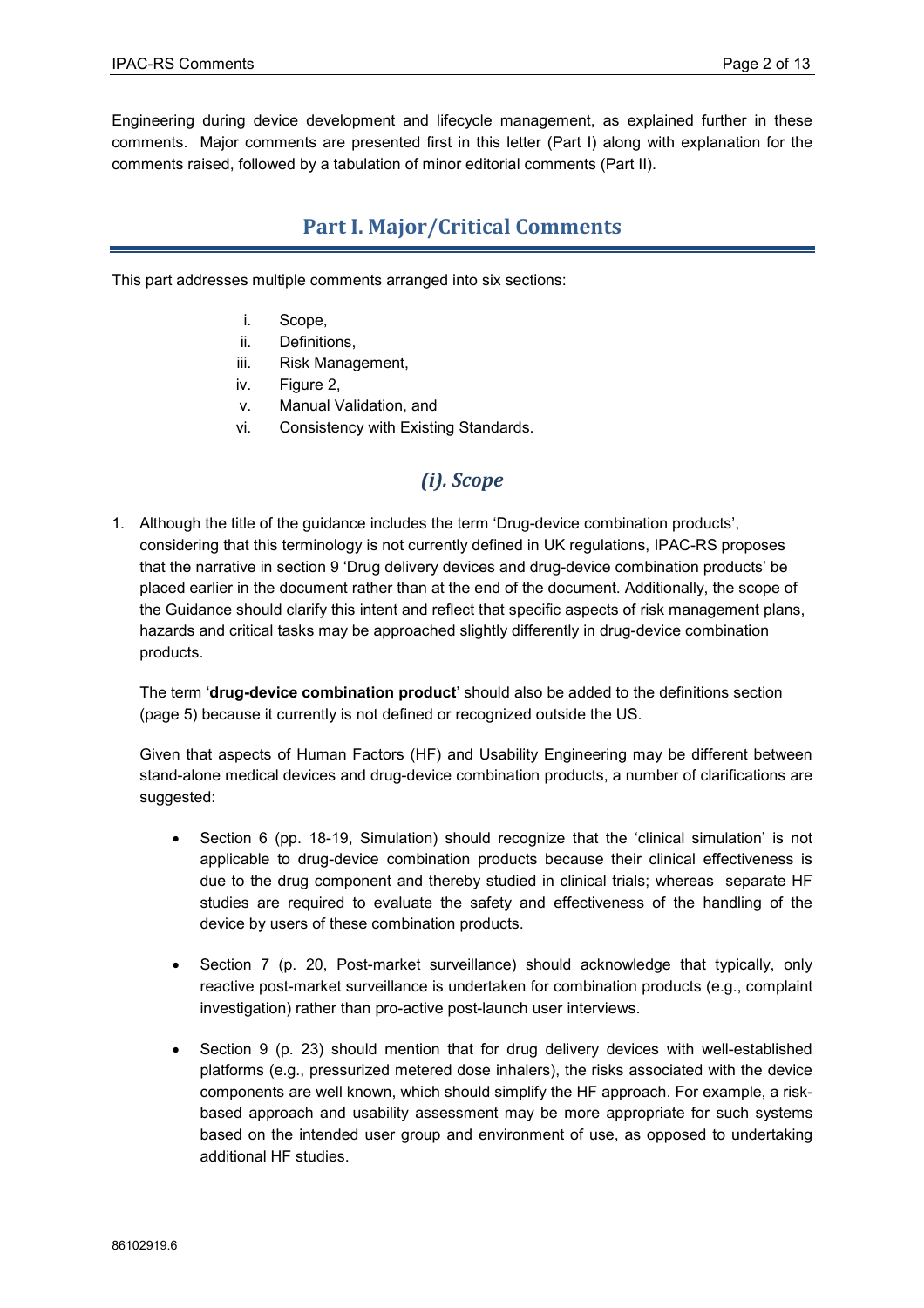- Section 9 should also explicitly state that for drug-device combination products, Human Factors are usually studied with placebos, unless the use of active drug is necessary to assess Human Factors (i.e., to assess users' handling of the product).
- Section 9 (p.23): The phrase '...expectations in different jurisdictions may vary' is unclear. Does it refer to jurisdictions within MHRA or outside the UK? IPAC-RS requests clarification of the purpose of this statement, as it is placed specifically in the section for drug-device combination products but not for stand-alone medical devices.
- 2. The target audience of the guidance should be clarified, and explicitly stated to avoid misinterpretation or misapplication. For example, IPAC-RS suggests to add the following sentence:

*'This guidance is intended for manufacturers and developers of medical devices and drugdevice combination products. Physicians, NHS, NICE, and other stakeholders may find this guidance useful but it does not apply to them or other professionals making clinical decisions.'* 

In line with the above clarification, the sentence (at the top of p. 6) '*This guidance does not apply to clinical decision-making relating to the use of medical devices*.' should be deleted or re-worded.

- 3. It would be helpful to stress in the Introduction that although the Guidance aims to clarify regulatory expectations, it does not represent a *compliance requirement* because alternative approaches to demonstrating safe and effective use could be proposed by Applicants.
- 4. Finally, the Guidance should clarify, in the Introduction, that it does not apply retrospectively to medical devices and drug-device combination products already approved for the UK market.

## *(ii). Definitions*

The current list of definitions is incomplete, narrow, and fragmented (pages 5, 16-18, 23). All definitions should be brought into a single section defining all terms to ensure consistency throughout the document. Furthermore, some of the provided definitions deviate from those given for the same terms in other standards and guidelines (e.g., 'use error', 'abnormal use'); such alignment is suggested to ensure consistency with other aspects of the Guidance, which refer to ISO and FDA guidances on the same topic(s).

Therefore, IPAC-RS requests that the MHRA Guidance include definitions of the following terms, either by reference to specific guidelines, or directly (yet following definitions given in existing standards and quidelines):

- a. Drug-device combination product.
- b. User interface (and provide clarity as to the situations where it may be appropriate to consider packaging components).
- c. Risk.
- d. Risk/benefit analysis.
- e. Residual risk.
- f. Hazard.
- g. Use error.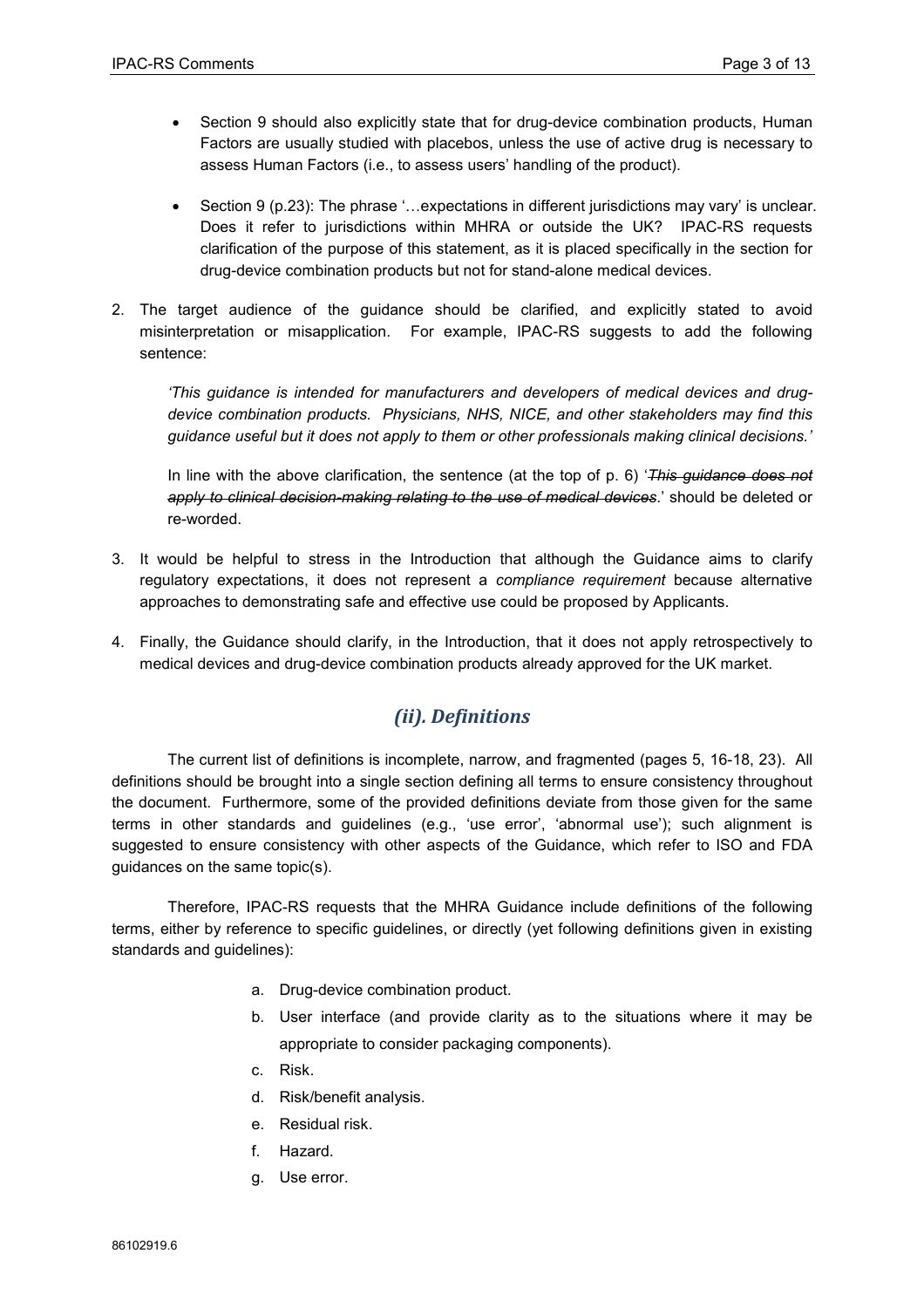- h. User group (consider roles, e.g., patients, caregivers, physicians; as well as situations, e.g., disease severity and co-morbidities, demographics, care settings at home or hospital or in the field).
- i. Critical task.
- j. Critical use error.
- k. Validation study.
- l. Summative study.

Note 1: 'Summative' and 'validation' appear to be used interchangeably and therefore erroneously within the document. IPAC-RS requests that these terms be added to the definitions section, and subsequently that they be used consistently throughout the document.

Note 2: The Guidance introduces the term 'essential task' (page 16), in addition to using a well-established term 'critical task'. The need for a new term 'essential task' is unclear since the required studies are focused on critical tasks, as they should. The given definition (linking essential tasks to any use of a device or the frequency of an action) is also questionable. IPAC-RS therefore recommends removing the term 'essential task' from this Guidance. Note also that the term 'essential task' does not appear in the FDA Human Factors guidances or in ISO 62366. The 'critical task' examples provided by FDA in their guidances cover both critical and essential tasks. Therefore we recommend deleting 'essential task', to minimize confusion.

Note 3. IPAC-RS proposes the following definition of 'critical task', which is in line with the final CDRH Guidance *'Applying Human Factors and Usability Engineering to Medical Devices'*<sup>1</sup> :

#### *'Critical Task: A user task which, if performed incorrectly or not performed at all, would or could cause serious harm to the patient or user; where harm is defined to include compromised medical care.'*

Additionally, in accordance with the above-given definition, please remove the several different definitions of 'critical task' given on pages 16 (twice) and 17 (twice).

Note 4. The MHRA Guidance uses the term 'normal use' (p. 6) but does not define it. IPAC-RS suggests that this term be either avoided or that a clear definition be provided, which does not overlap with, nor contradict, other established terms.

#### *(iii). Risk Management Approach*

- The Guidance should strengthen the risk-management approach as a foundation to all recommendations, throughout the document. The need for a particular study should be dictated by a risk assessment, rather than by default. Text should be revised accordingly throughout, especially in Section 5 (pages 15-18).
- The concept of '**residual risk**' is very important, and should be defined and discussed in the MHRA Guidance. No product ever has zero risk, however it is important that all risks are identified, assessed, mitigated, managed, balanced against intended use and medical benefit, and any residual risk acknowledged. This should be discussed, e.g., in the last two paragraphs on page 4, and that thinking should be reflected in the rest of the MHRA Guidance.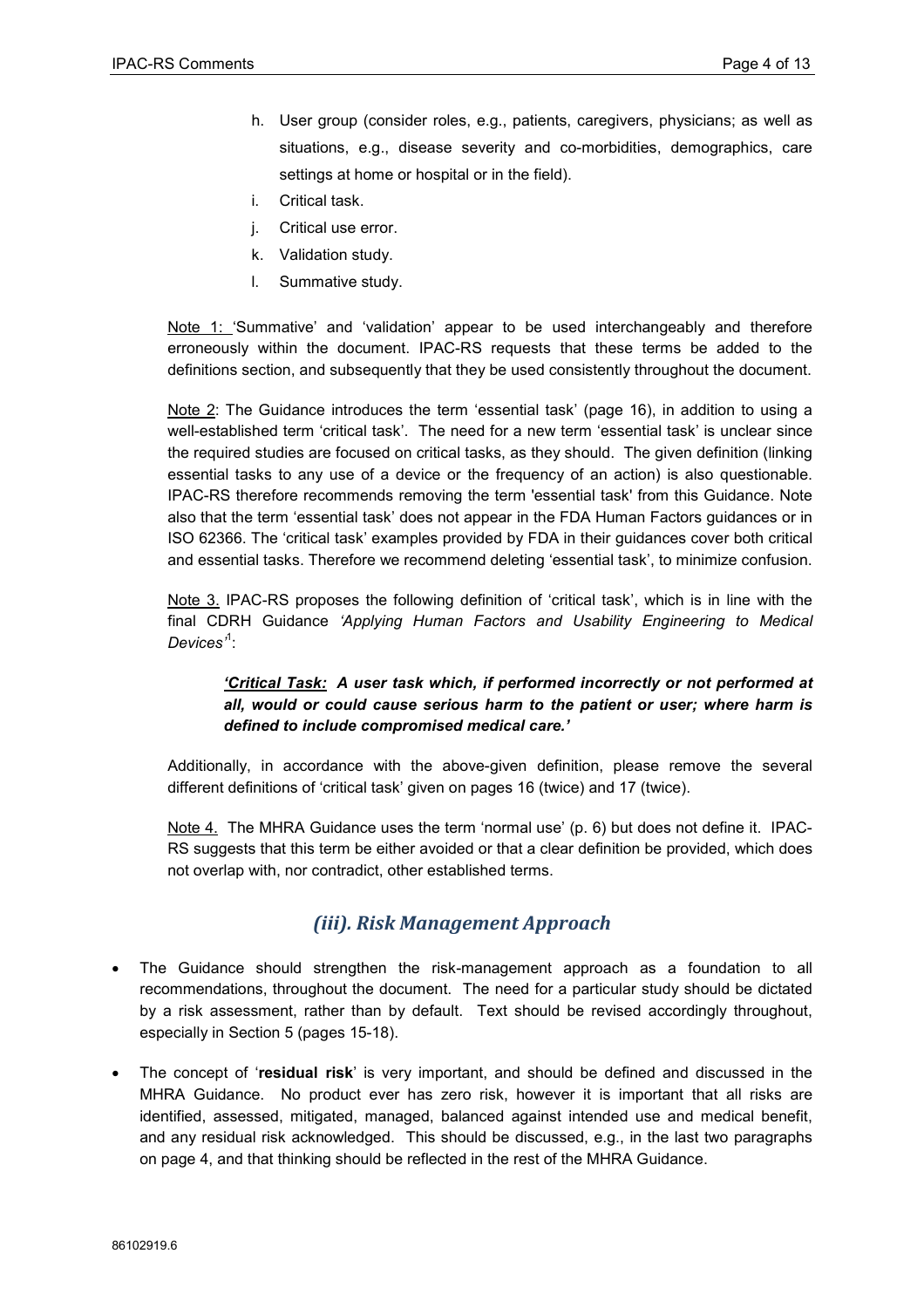• IPAC-RS proposes that in the establishment of the risk management program for the device portion of the combination product (i.e., the drug delivery system), a map of the differing use errors be developed based on the impact of errors to the drug delivery to the patient. This map, in turn, would be used to develop use error classifications for the delivery system under development, and would enable a Usability Engineering / Human Factors program to be established upfront, to specify errors as acceptable or not for the product in question, and particularly to define critical use errors. Defining critical use errors as part of the risk management program will enable use errors observed in Human Factor studies to be assessed for their impact on dose delivery and on patient safety. For example, for inhalation drug-device combination products, it would be important to consider the following aspects: 1) the patients' ability to achieve an airflow necessary to operate the device (e.g., pediatric age or severe airways obstruction), and 2) the effect of prevalent conditions in the targeted age group on patients' ability to operate the device (i.e., arthritis in the elderly).

#### *(iv). Figure 2 (Section 4, page 11)*

Figure 2 (page 11) should be revised. There are elements of the current flow diagram which are 'must-do' while others need not be mandatory or could be achieved by different means than stated in the boxes. On the other hand, the iterative nature of the risk assessment/management and the learning-improving-testing cycle is not sufficiently clear. Some information/steps are missing. For example, risk assessment should lead to identification and then a prioritization of critical tasks. Figure 3 on page 7 of the final CDRH guidance<sup>1</sup> (copied below) is much clearer and should be referenced or, if possible, reproduced in the MHRA Guidance.



*Figure 3: Addressing Use-Related Hazards in Risk Management* [from ref. 1 ]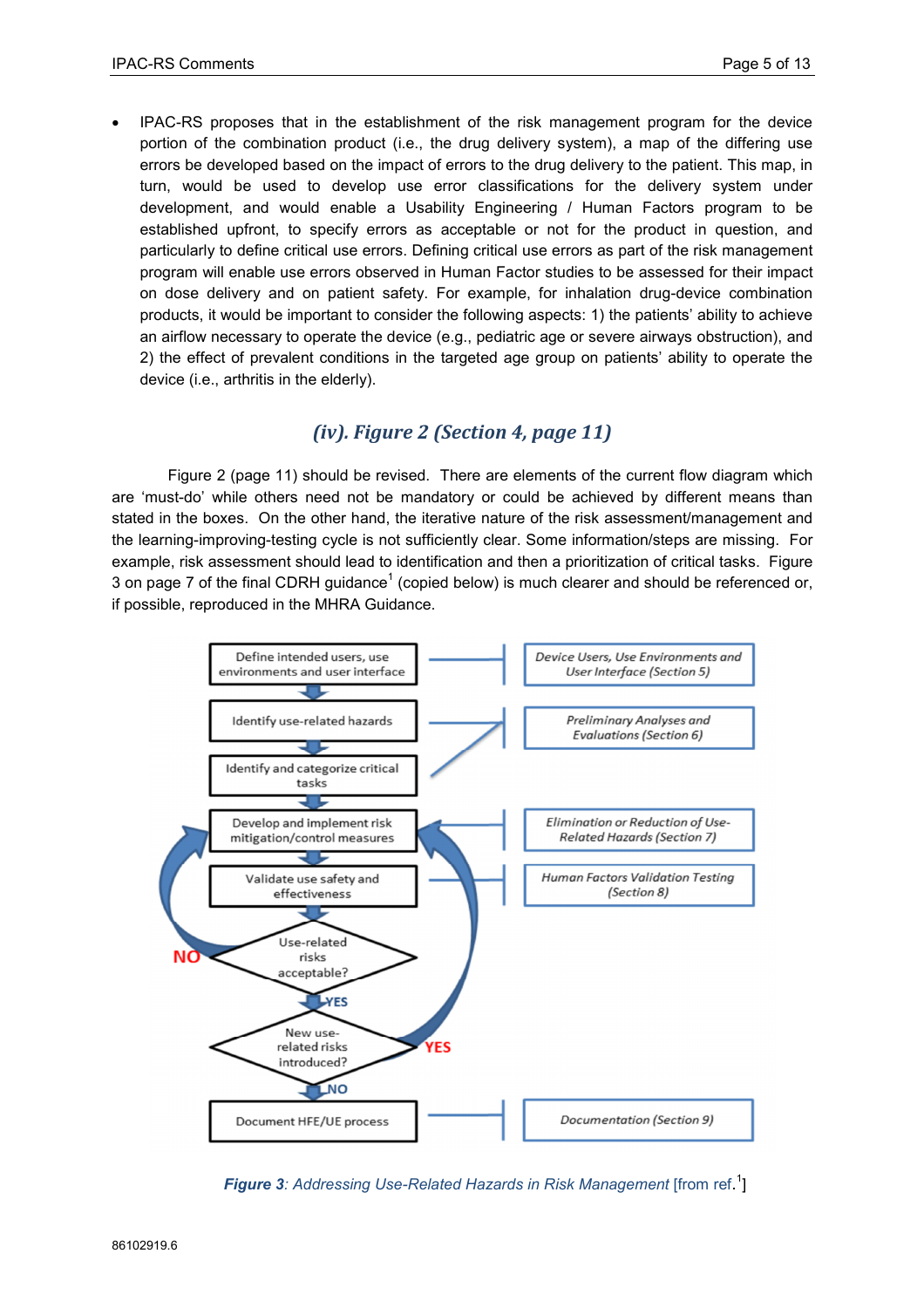Examples of issues raised by the current Figure 2 (page 11) in the MHRA Guidance include:

- The consideration of the Human Factors Engineering process should be represented as continuous throughout the product lifecycle. This would also reduce the sequencing glitches (e.g., section 5.2 is not in line with 5.3; section 5.4.5 is missing).
- Risk assessment should be displayed as occurring throughout the product lifecycle, rather than as occurring at a single point in time for a given program.
- Currently, the figure contains an unclear feedback loop from 'Summary human factors report to 'Formative testing and design iteration' and potentially to the 'Risk assessment of use and use error' blocks via a 'New user error identified' block. Identification of use error would likely *not* occur while generating the report, but rather during the prior step ('Summative testing/design validation'), and even that would be more of an exception than the rule. Identification of a new use error would typically occur within formative testing or summative testing, and those occurrences should feed back into the risk assessment, and continue through the process loop from there. Also, arrows are missing around 'New use error identified'.
- The box referencing Section 5.4.2 details '...and HF validation' but it is not clear from the diagram how this differs from 'Summative testing/design validation' in Section 5.4.4. Suggest removing 'HF validation' from 5.4.2.
- The box 'Prioritize tasks and user interface characteristics related to safety' implies (incorrectly) that only tasks and user interface characteristics related to safety are considered in developing design requirements and formative testing. All tasks and user interface characteristics should be considered in the following steps. The wording could be revised as follows: '*Prioritize all tasks and user interface characteristics with those related to safety receiving top priority*.'

#### *(v). Manual Validation*

- In section 5.4.4.1 (page 17), the final sentence 'The manual validation should be completed before commencement of the overall summative study on the device.' should be removed or revised. The timing and approach to manual validation in relation to usability assessments and HF studies may be different for different device-types and intended users/use environments. In the majority of cases, manual validation can therefore reasonably be conducted in parallel with, or as part of, the summative/validation study, if appropriate formative-type studies have been conducted in its development. Sponsors should state the approach in their Application, and provide suitable justification aligned with the overall HF approach to underwrite manual validation.
- In general, the requirement should be that *all aspects of the user interface* (including a manual, or Instructions for Use) have been tested and found adequate/acceptable. The relative timing/sequencing of the testing of different aspects of the interface, including whether to combine tests of several elements in a same study or to have separate studies testing specific elements, should be for the sponsor to decide and justify.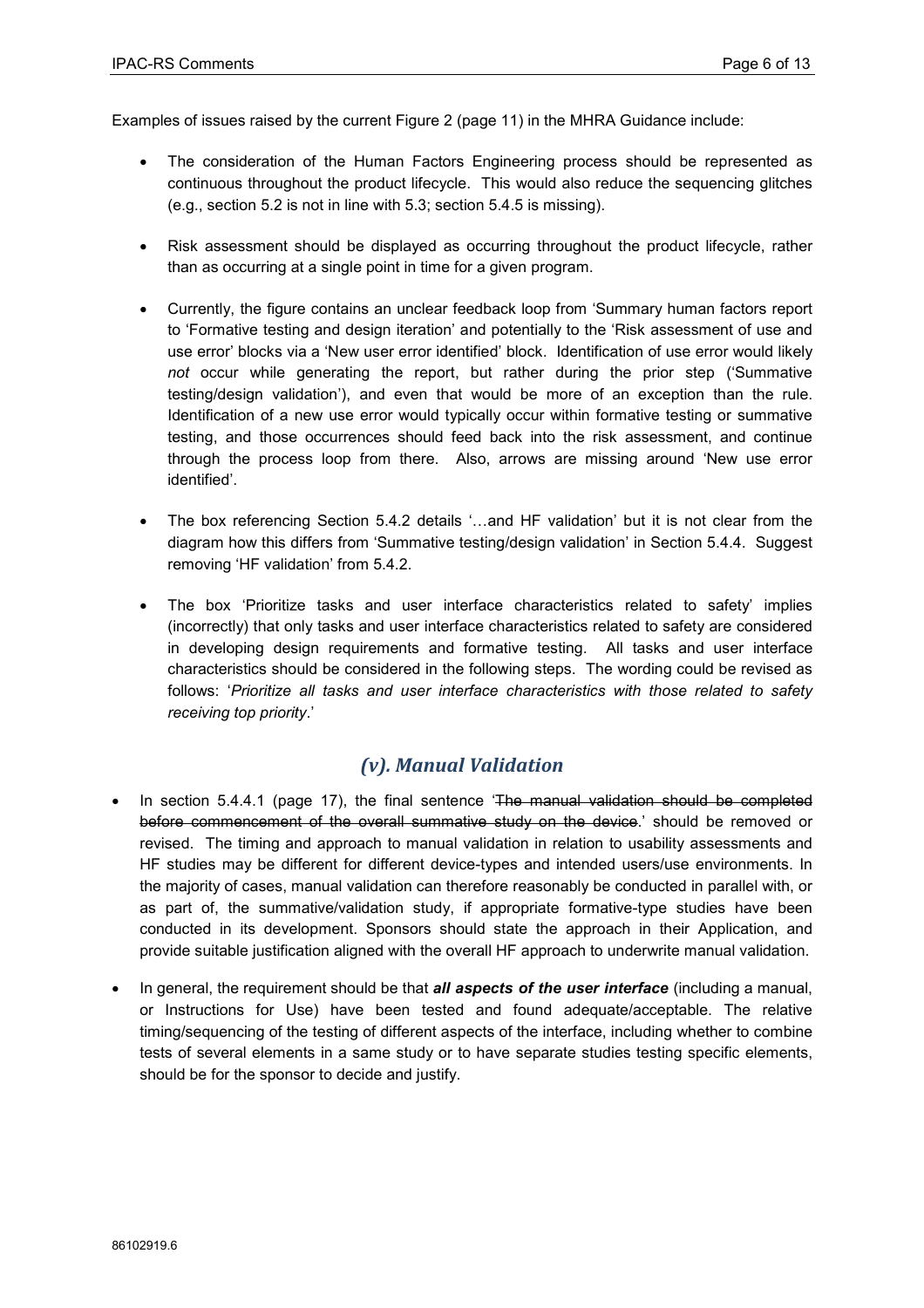### *(vi). Consistency with Existing Standards*

References to relevant ISO or FDA guidelines should be consistent throughout. Either all such documents should be referenced, or an explanation provided as to why some are referenced but not the others. It would also help if the MHRA Guidance stated explicitly that approaches per the referenced guidelines and standards are acceptable to MHRA albeit not necessarily required if an alternative approach is justified by the Applicant.

Additional editorial comments related to referenced standards:

- The draft FDA guidance from 2011 referenced below Figure 1 has now been replaced with the final guidance dated  $2016<sup>1</sup>$
- References to ISO 62366 are inconsistent throughout the document, i.e., 'EN' and 'IEC' are used (e.g., see p. 8) Also, EN 62366:2015 Part 1 (e.g., mentioned on p. 5) is not yet published as the official European Norm  $(EN)^4$  Please explain whether the 2008 version is acceptable or provide the specific EC Official Journal reference.
- Formats 'EN xxx' and 'EN ISO xxx' are used (e.g., page 9). Please chose and use one throughout.
- Standard EN 980 ('Symbols for use', referenced on page 9) has been superseded by EN 15223-1.

l

<sup>&</sup>lt;sup>4</sup> EC https://ec.europa.eu/growth/single-market/european-standards/harmonised-standards/medical-devices/index\_en.htm)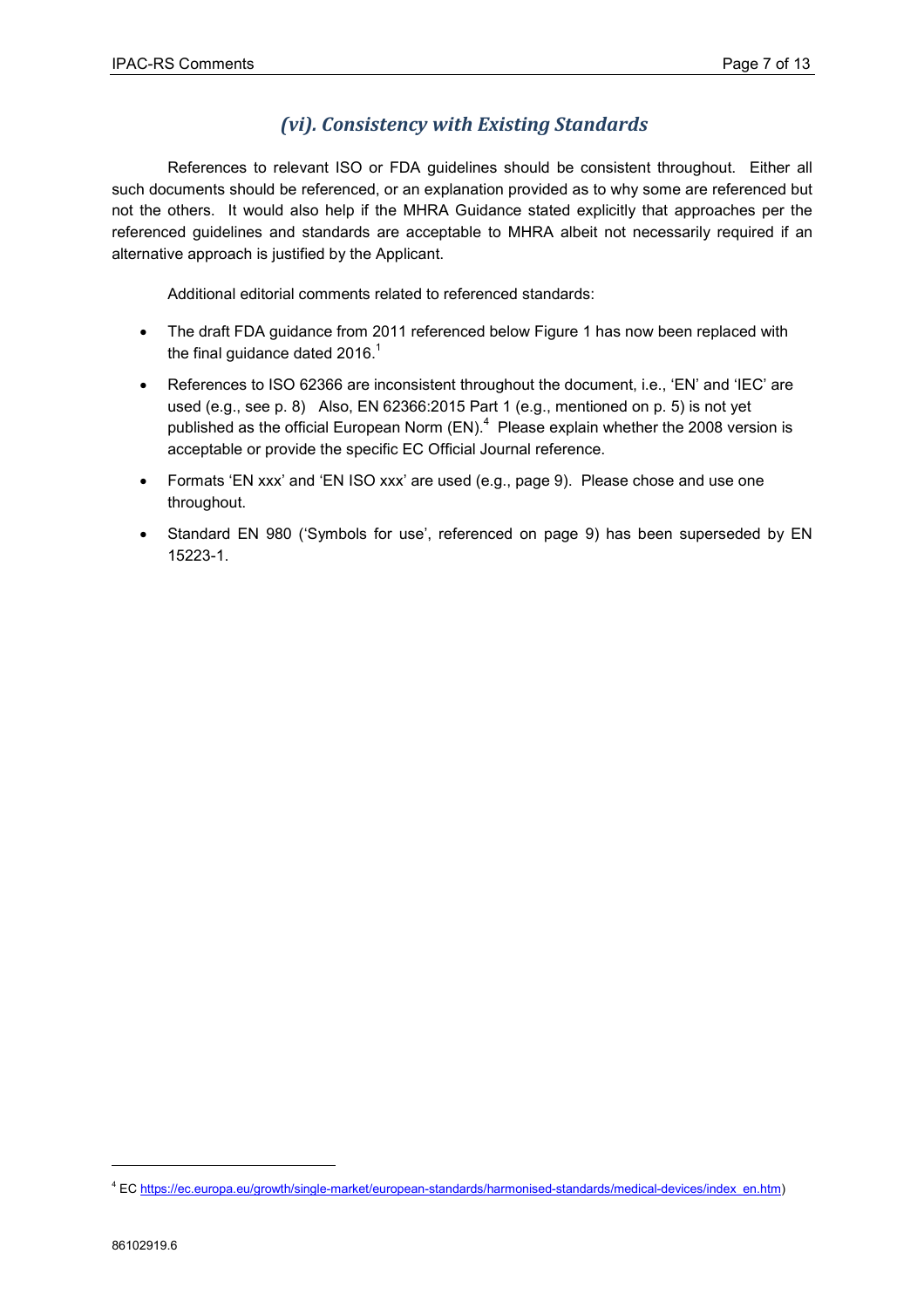# **Part II. Minor/Editorial Comments**

| <b>Section</b><br>number                       | <b>COMMENT</b>                                                                                                |                                                                         |                                                                                                                                                                                         |
|------------------------------------------------|---------------------------------------------------------------------------------------------------------------|-------------------------------------------------------------------------|-----------------------------------------------------------------------------------------------------------------------------------------------------------------------------------------|
|                                                | <b>Original Text</b>                                                                                          | <b>Proposed Change</b>                                                  | <b>Rationale for Change</b>                                                                                                                                                             |
| <b>Section 1</b><br>Page 4,<br><b>Figure 1</b> | In the box 'Outcomes', the top states 'Safe<br>and effective', while the bottom says<br>'Unsafe Ineffective'. | In the top part, remove 'and' to say<br>'SafeEffective'                 | 'Safe' is not necessarily linked with 'effective'.                                                                                                                                      |
|                                                |                                                                                                               | In the bottom part, switch the order to say<br>'Ineffective Unsafe'     | 'Ineffective' is less injurious than 'unsafe', so<br>should come first by the logic of the figure.                                                                                      |
| <b>Section 1</b><br>Page 4,<br>line 22         | assessment and mitigation of potential<br>patient safety risks'                                               | Replace 'patient' with 'user'                                           | More accurate terminology.                                                                                                                                                              |
| <b>Section 1</b><br>Page 5                     | 'user interface'                                                                                              | Clarify whether or not includes packaging.                              | Evaluation of the packaging should be based on a<br>risk assessment; and then appropriate studies<br>should be conducted (rather than require HF<br>studies on packaging as a default). |
| <b>Section 1</b><br>Page 6,<br>$2^{nd}$ para   | Annex I of the Medical Devices Directive<br>93/42/EC (MDD) [4]                                                | Annex I of the Medical Devices Directive<br>93/42/ <b>EEC</b> (MDD) [4] | Missing a letter. (Also the reference note should<br>be corrected accordingly).                                                                                                         |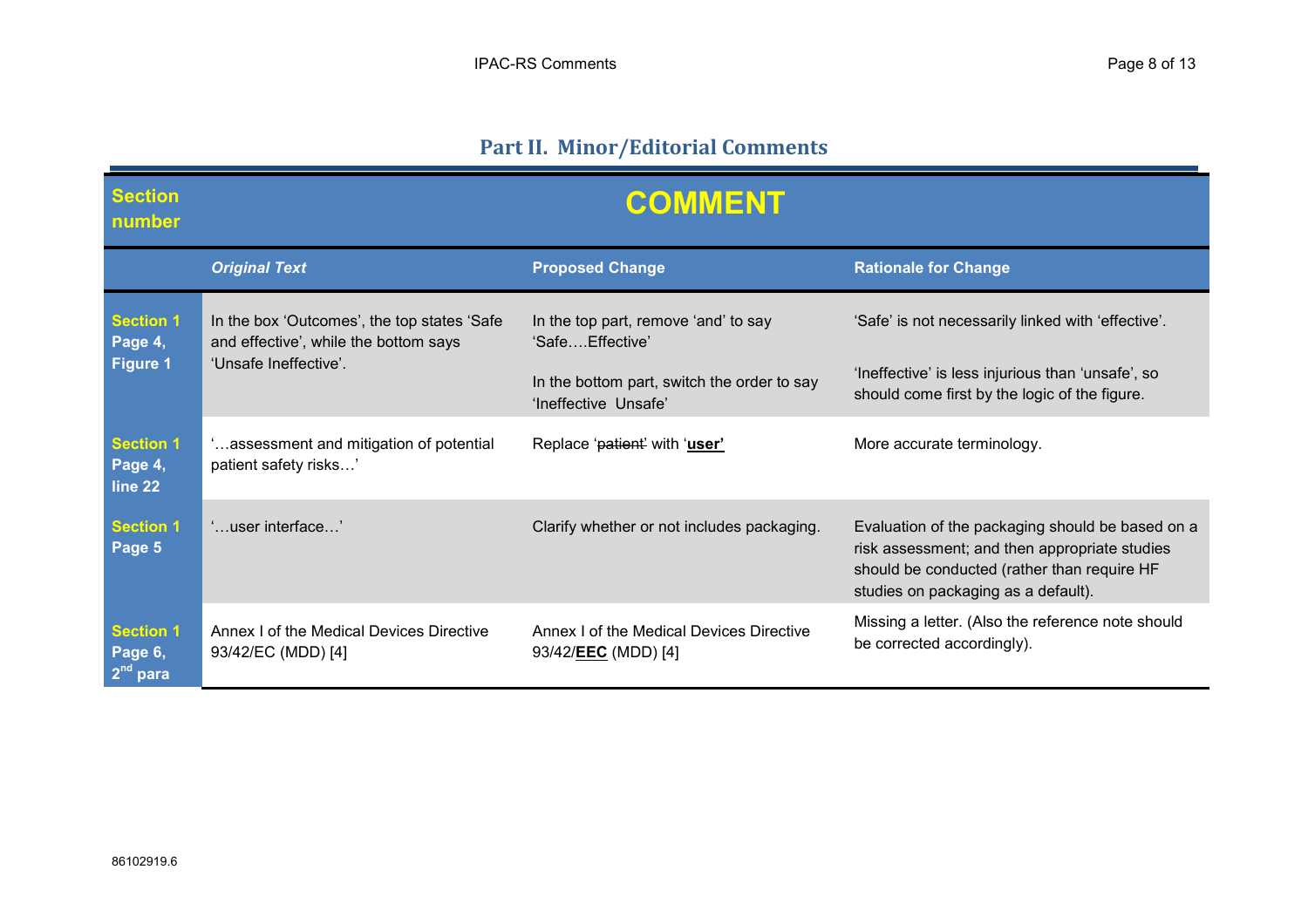| <b>Section</b><br>number           | <b>COMMENT</b>                                                                                                                                                                                        |                                                                                                                                                                           |                                                                                                                                                                                                                                                                                |
|------------------------------------|-------------------------------------------------------------------------------------------------------------------------------------------------------------------------------------------------------|---------------------------------------------------------------------------------------------------------------------------------------------------------------------------|--------------------------------------------------------------------------------------------------------------------------------------------------------------------------------------------------------------------------------------------------------------------------------|
|                                    | <b>Original Text</b>                                                                                                                                                                                  | <b>Proposed Change</b>                                                                                                                                                    | <b>Rationale for Change</b>                                                                                                                                                                                                                                                    |
| <b>Section 3</b><br>Page 8         | The document mentions the approach taken<br>in EN 62366-1:2015 Medical devices, Part 1<br>Application of usability engineering to<br>medical devices Annex C as 'Usability of<br>Unknown Provenance'. | Please clarify the circumstances in which<br>this approach would be acceptable, e.g.,<br>legacy products, bridging product of similar<br>design, changes to intended use? | This would be a valuable clarification especially<br>for drug-device combination products, where the<br>drug and device components may initially be<br>developed on separate tracks.                                                                                           |
| <b>Section 4</b><br>Page 12        | Table 1                                                                                                                                                                                               | Add 'The stages (sections) identified for<br>each methodology are suggestions;<br>alternative approaches could be used if<br>justified'                                   | For example, questionnaires could be used as<br>part of formative testing and FMEAs are used at<br>each stage.<br>Besides FMEA, there are other risk analysis tools<br>that might be more appropriate; and sometimes<br>more than one tool may be used for a given<br>product. |
| <b>Section 5.1</b><br>Page 15      | 'Identification of users'                                                                                                                                                                             | Add to the bulleted list of considerations<br>'training decay' or 'frequency of use'.                                                                                     |                                                                                                                                                                                                                                                                                |
| Section 5.1<br>Page 15             | 'user profiles'                                                                                                                                                                                       | Add 'anthropometric data'                                                                                                                                                 | Some metrics beyond height (which is already<br>mentioned) might be relevant for a given device.                                                                                                                                                                               |
| <b>Section</b><br>5.4.2<br>Page 16 | 'Usability design requirements'                                                                                                                                                                       | Make its own section (not under 5.4) or add<br>to 5.3.                                                                                                                    | Currently, this sub-section describes activities that<br>may fall outside of the 'Formative and Summative<br>evaluation' (which is the overall title of Section<br>5.4)                                                                                                        |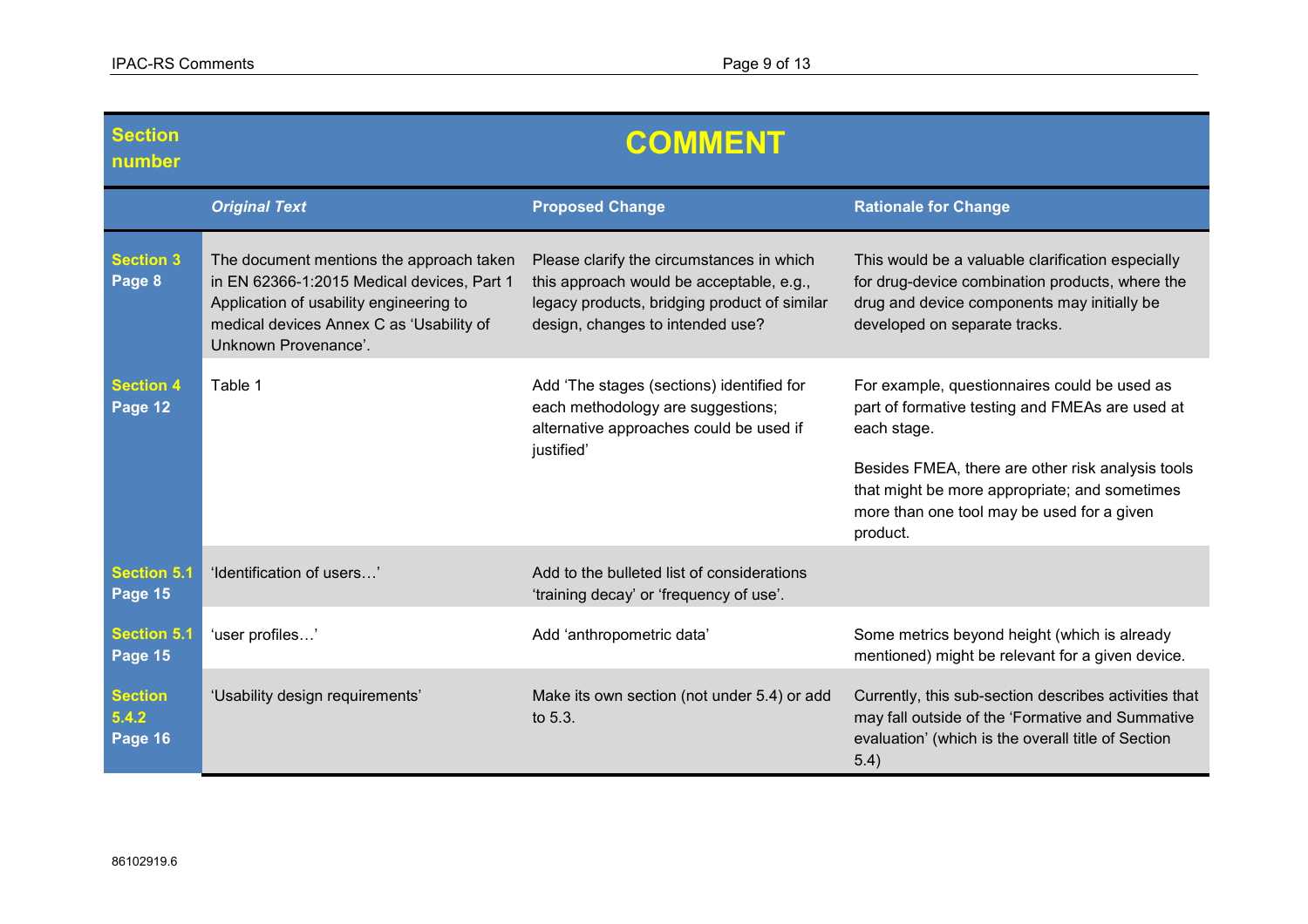| <b>Section</b><br>number           | <b>COMMENT</b>                                                                                                                                                                                     |                                                                                                                                                                         |                                                                                                                                                                                                                                                                                                                                                                                         |
|------------------------------------|----------------------------------------------------------------------------------------------------------------------------------------------------------------------------------------------------|-------------------------------------------------------------------------------------------------------------------------------------------------------------------------|-----------------------------------------------------------------------------------------------------------------------------------------------------------------------------------------------------------------------------------------------------------------------------------------------------------------------------------------------------------------------------------------|
|                                    | <b>Original Text</b>                                                                                                                                                                               | <b>Proposed Change</b>                                                                                                                                                  | <b>Rationale for Change</b>                                                                                                                                                                                                                                                                                                                                                             |
| <b>Section</b><br>5.4.2<br>Page 16 | The use requirements identified in the use<br>risk assessment related to safe and<br>effective use'                                                                                                | Rephrase and move this bullet to the<br>Formative studies section (5.4.3) -                                                                                             | The use requirements can change during<br>formative testing, e.g., when new use errors are<br>identified.                                                                                                                                                                                                                                                                               |
| <b>Section</b><br>5.4.3<br>Page 17 | 'Use errors identified in the formative<br>studies should be reviewed against the use<br>risk assessment for their severity and their<br>acceptability determined.'                                | Use errors identified in the formative studies<br>should be reviewed for their potential to<br>cause serious harm to the patient and<br>their acceptability determined. | A pre-study use risk assessment may not predict<br>all potential use errors observed during the study.<br>Use errors should be evaluated for their potential<br>to cause serious harm to the patient regardless of<br>any pre-study risk identification activities.                                                                                                                     |
| <b>Section</b><br>5.4.3<br>Page 17 | 'Formative studies should be carried out<br>until confidence is gained that the design is<br>safe and effective (that is, that no use errors<br>leading to unacceptable risk are<br>encountered).' | Change to read<br>'Formative studies should be carried out<br>until confidence is gained that residual<br>risks are acceptable for the intended<br>medical use.'        | Safety and effectiveness does not necessarily<br>require complete absence of risk of harm.<br>Furthermore, mentioning 'unacceptable' risk<br>without a detailed discussion does not add any<br>clarity. The language therefore should be re-<br>phrased in terms of 'residual risk' and 'risk-<br>benefit', which are well defined and established<br>through other existing standards. |
| <b>Section</b><br>5.4.4<br>Page 17 | 'Summative testing'                                                                                                                                                                                | Refer readers to the FDA CDRH final<br>guidance <sup>1</sup> (especially section 8.1.4<br>'Participant Training') for details.                                          | Section 5.4.4 does not provide guidance on the<br>nature or extent of training that should be<br>provided to user, nor does it provide any guidance<br>on the need for a decay period after any training is<br>provided. These topics are adequately discussed<br>in the FDA guidance. $1$                                                                                              |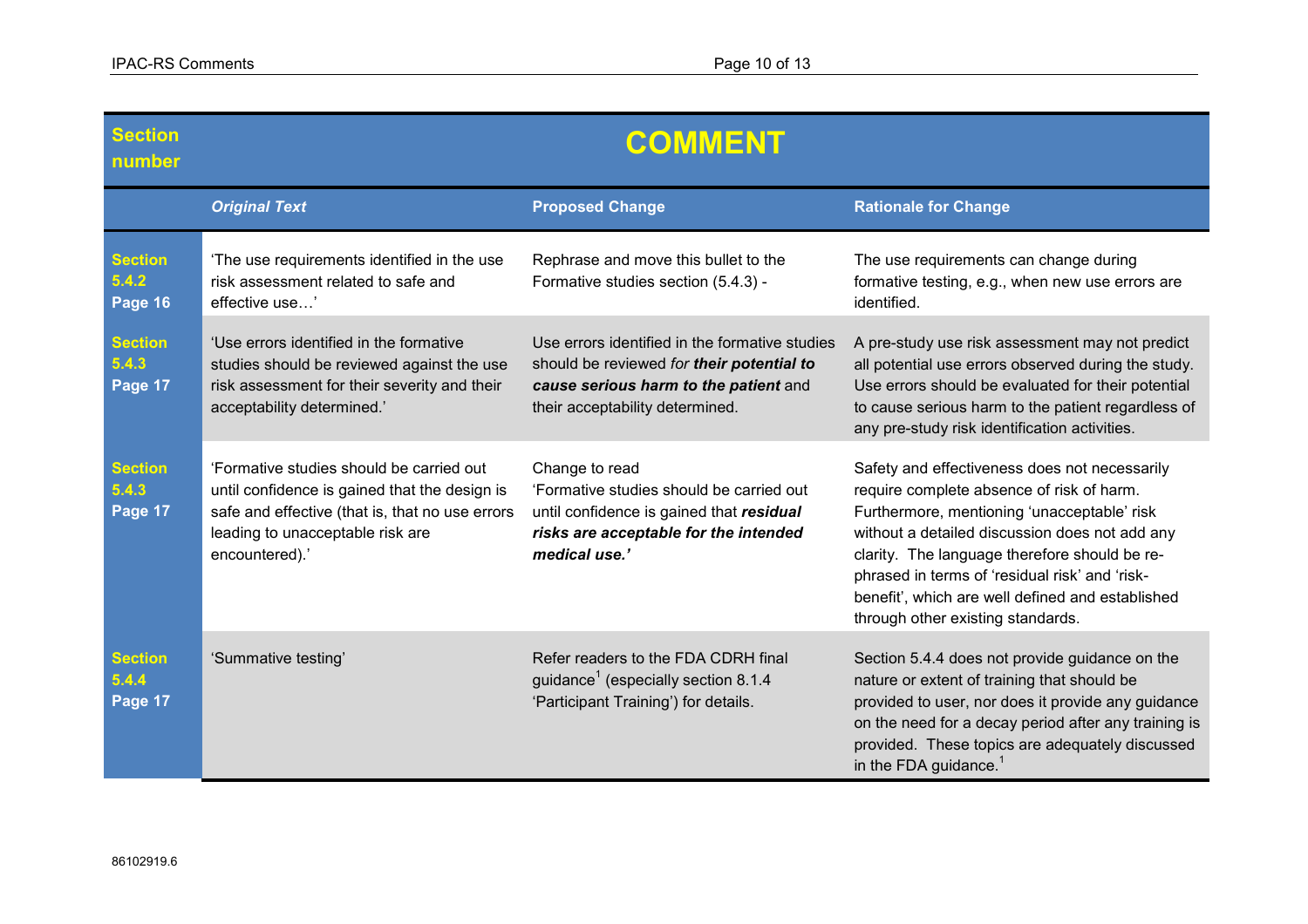| <b>Section</b><br>number             | <b>COMMENT</b>                                                                                                                                      |                                                                                                                                                                                                                                                                                                                                                                                                              |                                                                                                                                                                                                                            |
|--------------------------------------|-----------------------------------------------------------------------------------------------------------------------------------------------------|--------------------------------------------------------------------------------------------------------------------------------------------------------------------------------------------------------------------------------------------------------------------------------------------------------------------------------------------------------------------------------------------------------------|----------------------------------------------------------------------------------------------------------------------------------------------------------------------------------------------------------------------------|
|                                      | <b>Original Text</b>                                                                                                                                | <b>Proposed Change</b>                                                                                                                                                                                                                                                                                                                                                                                       | <b>Rationale for Change</b>                                                                                                                                                                                                |
| <b>Section</b><br>5.4.4.2<br>Page 17 | 'Include all identified user groups'                                                                                                                | Bullet this sentence.                                                                                                                                                                                                                                                                                                                                                                                        | The sentence belongs to the bulleted list and<br>should therefore be properly bulleted.                                                                                                                                    |
| <b>Section</b><br>5.4.4.2<br>Page 17 | 'This is a design validation of critical tasks<br>and information and must be carried out on<br>a product representative of the launch<br>product.' | Change to read 'This is a demonstration<br>that the product can be used by the<br>intended users without serious use<br>errors or problems, for the intended uses<br>and under the expected use conditions<br>and must be carried out on a product<br>representative of the launch product.'                                                                                                                 | It is the user interface that is validated rather than<br>specific critical tasks.                                                                                                                                         |
| <b>Section</b><br>5.4.2<br>Page 17   | 'The study mustinclude all tasks which<br>have identified use errors with a resulting<br>harm (critical task).'                                     | Change to read 'The study mustinclude<br>all critical tasks.' - if the definition of<br>Critical Task proposed in Note 3 above is<br>also included in the MHRA Guidance.<br>Alternatively, change to read 'The study<br>mustinclude all critical tasks (those<br>which have identified use errors with a<br>potential for harm of significant,<br>predetermined severity related to safety<br>or efficacy).' | Not all use errors with a resulting harm may be<br>critical tasks.<br>Only those tasks that have a potential for safety or<br>efficacy impact are critical tasks. (See also<br>definition and discussion in Note 3 above). |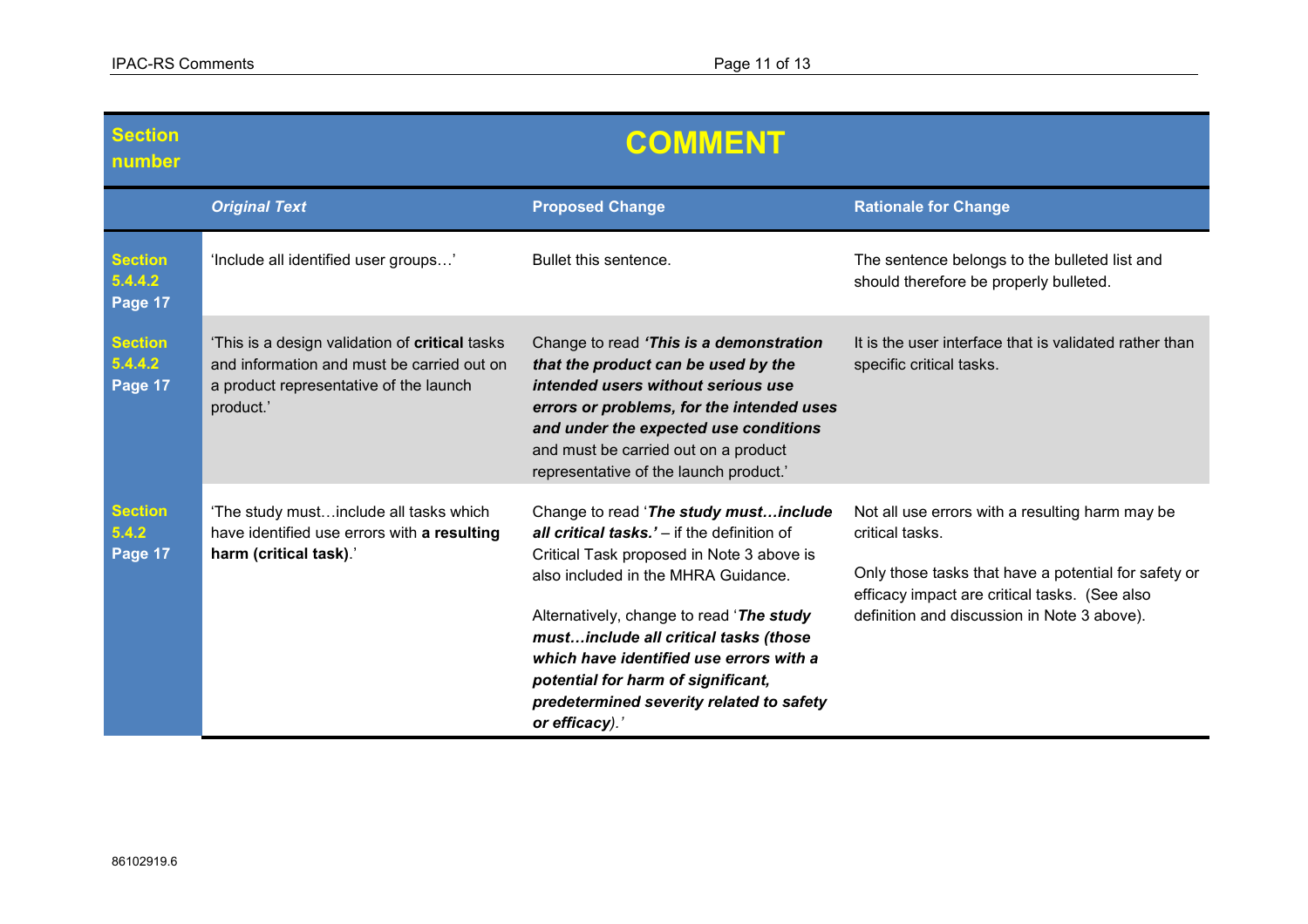| <b>Section</b><br>number           | <b>COMMENT</b>                                                                                                                                                                                          |                                                                                                                                                                                                                                                                                                                             |                                                                                                                                             |
|------------------------------------|---------------------------------------------------------------------------------------------------------------------------------------------------------------------------------------------------------|-----------------------------------------------------------------------------------------------------------------------------------------------------------------------------------------------------------------------------------------------------------------------------------------------------------------------------|---------------------------------------------------------------------------------------------------------------------------------------------|
|                                    | <b>Original Text</b>                                                                                                                                                                                    | <b>Proposed Change</b>                                                                                                                                                                                                                                                                                                      | <b>Rationale for Change</b>                                                                                                                 |
| <b>Section</b><br>5.4.5<br>Page 18 | 'Those use errors resulting in an<br>unacceptable risk will require further risk<br>control activity/ design iteration and further<br>usability testing to confirm that action has<br>resolved issues.' | Replace with 'It should be confirmed that<br>modifications to the user interface<br>(including the device and the labeling)<br>would not further reduce risk, are not<br>possible or not practicable, and the<br>remaining residual use-related risks are<br>outweighed by the benefits derived from<br>use of the device.' | The term 'unacceptable risk' is never defined.<br>Acceptability is a clinical assessment of risks of<br>harm versus benefit to the patient. |
| Sec. 5.4.6<br>Page 18              | ' benefit-risk status'                                                                                                                                                                                  | Replace with 'risk-benefit analysis'                                                                                                                                                                                                                                                                                        | Define, and use, terms already adopted in existing<br>guidelines.                                                                           |
| <b>Section 6</b><br>Page 18        | The last two paragraphs (about aerospace,<br>pilot and nurse training)                                                                                                                                  | Delete or replace with more pertinent examples                                                                                                                                                                                                                                                                              | Use that space to discuss relevant aspects of medical-<br>device and drug-device combination products'<br>development, testing and use.     |
| <b>Section 6</b><br>Page 19        | 'Simulation'                                                                                                                                                                                            | Consider adding examples of acceptable<br>simulations for various types of med.devices<br>and drug-device combination products.                                                                                                                                                                                             |                                                                                                                                             |
| <b>Section 6.1</b><br>Page 19      | 'Full-mission simulators replicate the<br>environment of clinical care.'                                                                                                                                | Change to ' replicate the representative<br>environment of clinical care.'                                                                                                                                                                                                                                                  | Not all use environments are in a clinical care<br>setting (e.g., at-home use, emergency field use).                                        |
| <b>Section 6.1</b><br>Page 19      | 'High fidelity simulation emulates all the<br>characteristics of a healthcare environment'.                                                                                                             | Change to 'emulates relevant all the<br>characteristics of a representative<br>healthcare environment.'                                                                                                                                                                                                                     | Not all use environments are in a clinical care<br>setting (e.g., at-home use or emergency field<br>use).                                   |